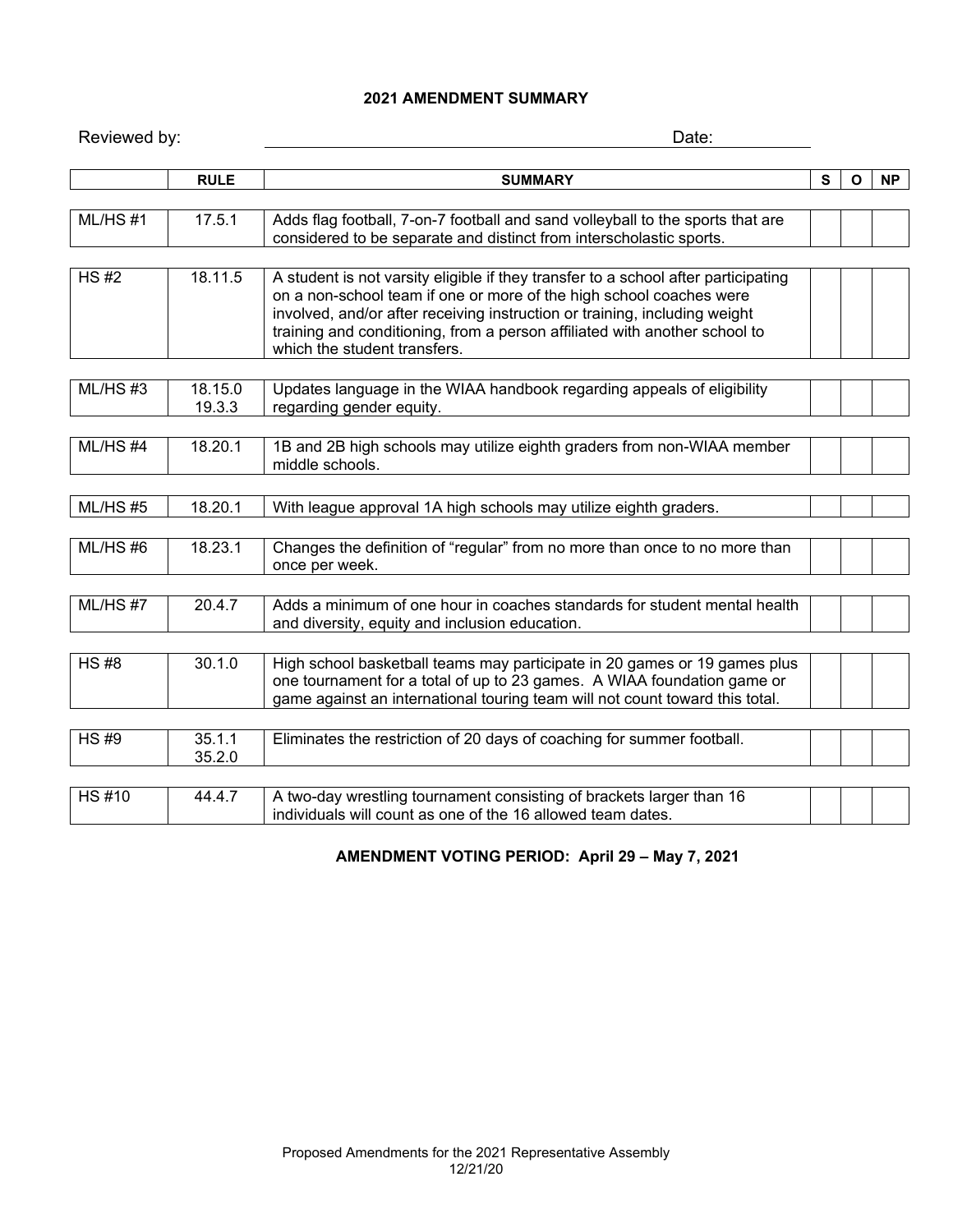

Washington Interscholastic Activities Association **PROPOSED AMENDMENTS for the 2021 Representative Assembly**

The strike through text is proposed to be deleted from the current handbook wording. The **bold** and shaded text is proposed to be added to the current handbook wording. Amendments can potentially be modified during the Winter Coalition on January 25, 2021. Amendments that pass will go into effect on August 1 unless otherwise noted.

## **ML/HS AMENDMENT #1**

## **17.5.1 OUT-OF-SEASON**, page 21

17.5.1 For the purposes of the out-of-season regulations, the WIAA has determined that slow pitch and fast pitch softball; interscholastic/collegiate/folk style/ USA wrestling, freestyle wrestling, and Greco-Roman wrestling; **flag football, 7-on-7 football, sand volleyball** and unified sports teams shall be considered separate and distinct sports.

Submitted by Bellarmine Prep, Bethel High School, Curtis High School, Rogers High School, and Sumner High School.

## *Rationale for ML/HS Amendment #1:*

*This amendment would allow school coaches to continue to coach their student-athletes in these sports that are separate and distinct from interscholastic sports.*

*Pros for ML/HS Amendment #1:* 

- *Will provide equity of opportunity for all players, not just the elite level, or those that have the ability to pay to participate in non-school programs.*
- *Will engage student-athletes in school based athletic opportunities rather than non-school programs.*
- *Coaches will not be required to run these programs, but this change will provide an opportunity for them to stay involved with their student-athletes beyond the school season.*
- *These programs are currently run by booster clubs or outside groups that have no accountability and whose coaches have little training except in the skills of the sport. School coaches have a great deal of training and accountability.*

*Cons for ML/HS Amendment #1:* 

- *Multi-sport athletes may feel pulled in different directions during the out-of-season time period.*
- *Coaches may feel compelled to coach during times that they might typically not be involved.*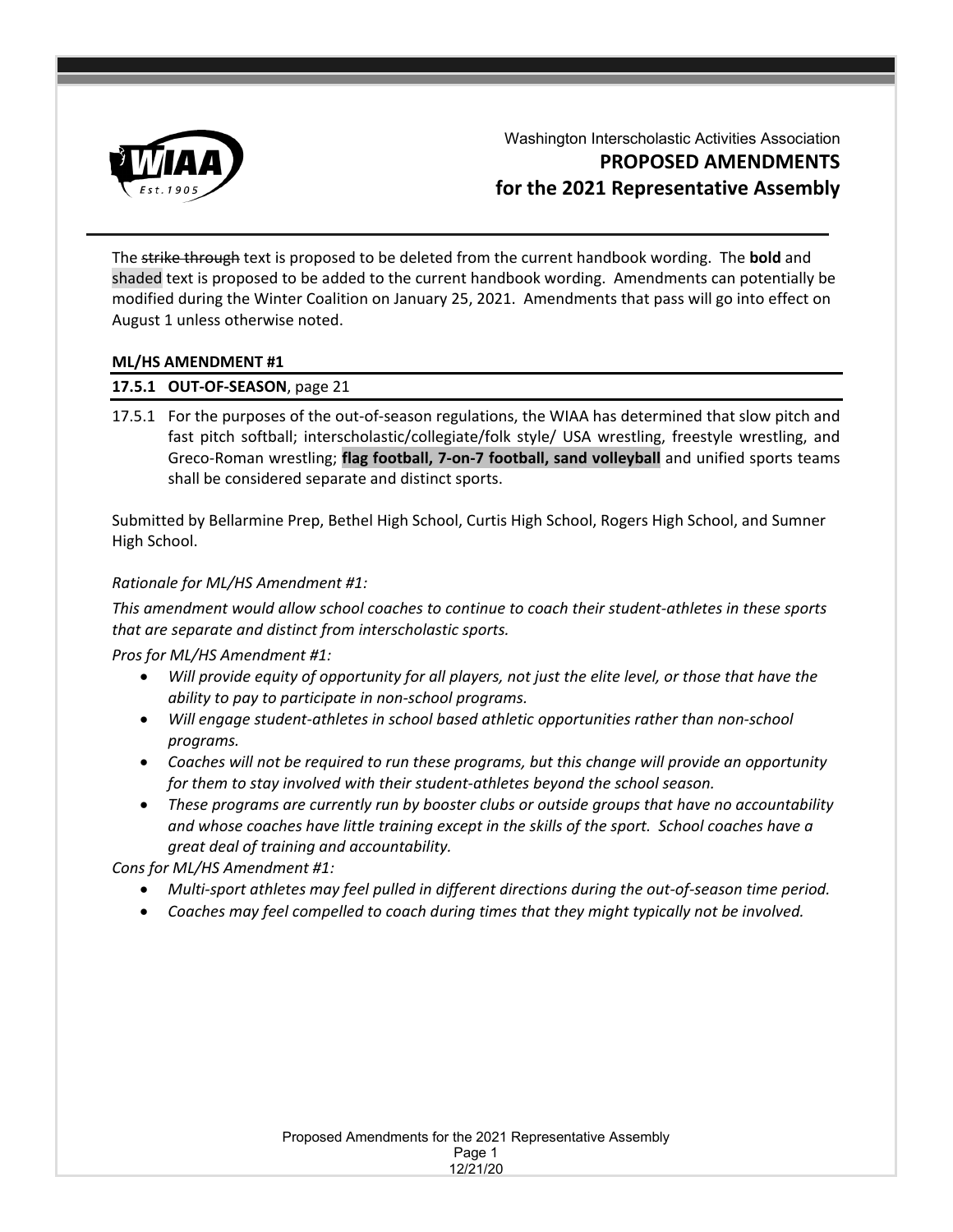### **HS AMENDMENT #2**

### **18.11.5 TRANSFERRING STUDENTS** (new article), page 35

- **18.11.5 A high school student who attends, participated or was eligible to participate for a school, and subsequently transfers to another school will be eligible for subvarsity only for one (1) calendar year from the date of enrollment at the new school:**
	- **A. If the student transfers from a public, private, or charter school after:**
		- **1) Participating on a non-school athletic team (AAU, American Legion, Club USA, USVBA, or any other non-school program) in which one (1) or more of the high school coaches are currently involved and/or**
		- **2) Receiving athletic or activities instruction or training, including weight training and conditioning, from a person affiliated with another school to which the student transfers.**
	- **B. The subvarsity status would apply even if the entire family moves to a new location within the residential area of the school to which the student transfers.**

Submitted by Battle Ground High School, Camas High School, Heritage High School, Kelso High School, and Union High School.

### *Rationale for HS Amendment #2:*

- *1. High school coaches are increasingly choosing to double as personal trainers, AAU coaches and/or 7-on-7 coaches. According to WIAA rules, they are not permitted to coach their own athletes, but are able to coach athletes from other high schools in the area. Consequently, more athletes are transferring to schools whose coaches double as personal trainers, thus gaining an unfair advantage.*
- *2. The student would still have the opportunity to appeal their eligibility status to the District Eligibility Committee.*

*Pros for HS Amendment #2:* 

- *This amendment will significantly slow the current mass migration of athletes that are transferring for athletic purposes, which is consistently happening more and more in cities like Seattle, Spokane, Tacoma, and Vancouver.*
- *This amendment will provide a manageable framework for schools to navigate when determining if they wish to hire a coach who doubles as a trainer.*
- *Personal trainers are currently taking advantage of the WIAA out-of-season rules stating that "high school coaches are not allowed to work with their own athletes during the out-of-season time period." However, trainers are free to work with athletes that currently attend or are on track to attend other high schools. As a result, some personal trainers are acting as recruiters and encouraging the athletes they train or work with from other high schools to transfer to the high school where they coach. This amendment is aimed at ending or drastically reducing this unethical practice.*
- *Athletes that could potentially be caught in the middle (they work with trainers but their family relocates to a new school based upon legitimate reasons) would be able to appeal the decision within the WIAA's current framework with the District Eligibility Committees.*
- *The family still has the option to relocate and the student-athlete would be eligible for subvarsity only. The choice remains with the student-athlete and their family.*

Proposed Amendments for the 2021 Representative Assembly Page 2 12/21/20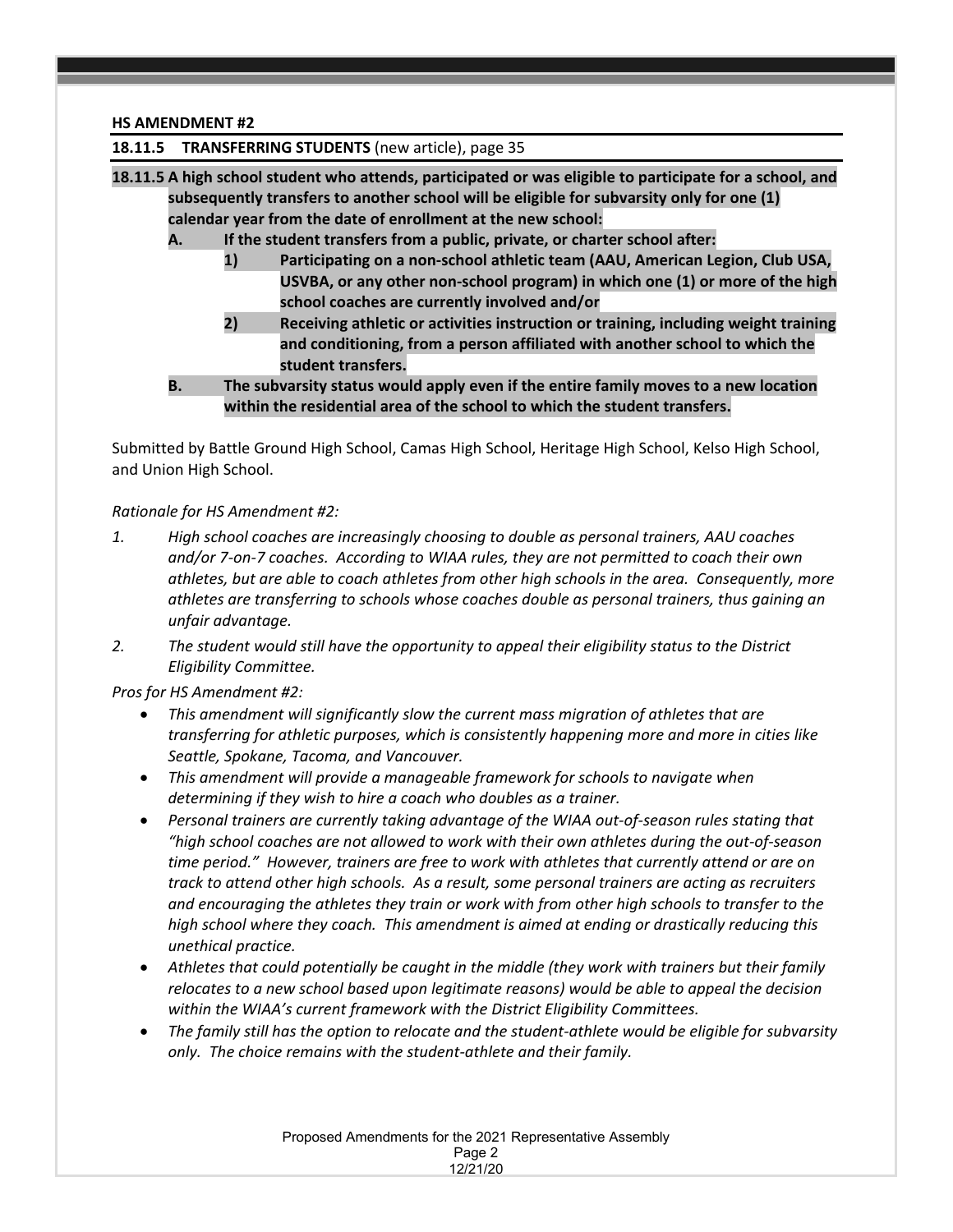Continuation of pros for HS Amendment #2:

- *This amendment would effectively provide structure to the current dynamic between high school athletics and various training programs. Personal trainers would be in support of this structure as it remove the stigma or perspective that they are only training as a way to recruit other athletes to the high school with which they are affiliated.*
- *Each school district and athletic office is already tracking eligibility of incoming students. Typically each school has a slight different approach to the process, but every school already has a system to support this amendment.*

### *Cons for HS Amendment #2:*

- *Additional oversight from the athletic office will be required in identifying which coaches double as trainers.*
- *The WIAA staff would need to take the lead in either creating or amending forms to help schools quickly identify athletes who have worked with trainers and who could be affected by this amendment.*

### **ML/HS AMENDMENT #3**

## **18.15.0 GENDER IDENTITY PARTICIPATION and 19.3.0 PROCEDURES FOR INFORMING STUDENT OF INELIGIBILITY**

*PHILOSOPHY OF GENDER IDENTITY PARTICIPATION: The WIAA encourages participation for all students regardless of their gender identity or expression. Further, most local, state and federal rules and regulations require schools to provide transgender and other gender-diverse student-athletes with equal opportunities to participate in athletics. The purpose of this policy is to offer clarity with respect to the participation of trans and gender-diverse student-athletes. Additionally, this policy encourages a culture in which student-athletes are able to can compete in a safe and supportive environment, free of discrimination.* 

- **18.15.0 GENDER IDENTITY PARTICIPATION -** All students should have the opportunity to participate in WIAA athletics and/or activities in a manner that is consistent with their gender identity. Currently, most athletic programs are offered separately for boys and girls as outlined in Appendix 1. Athletes will participate in programs consistent with their gender identity or the gender most consistently expressed. School personnel responsible for student eligibility will work collaboratively with the student-athlete to determine eligibility. Should any questions arise whether a student's request to participate in a sex-segregated activity consistent with his or her gender identity is bona fide, a student may seek review of his or her eligibility for participation by working through the procedure set forth below. Once the student has been granted eligibility to participate in the sport consistent with his/her **their** gender identity, the eligibility is granted for the duration of the student's participation and does not need to be renewed every sports season or school year. All discussion and documentation will be kept confidential, and the proceedings will be sealed unless the student and family make a specific request. For additional information on Gender Identity, refer to Appendix 6.
	- 18.15.1 **NOTICE TO THE STUDENT AND FAMILY:** Should the participation of a student be challenged, the administration of the school shall contact the student and parents/legal guardian to advise them of the challenge.
	- 18.15.2 **NOTICE TO THE WIAA**: The school administrator shall then contact the WIAA office, which will assign a facilitator who will assist the school and student in preparation and completion of the WIAA Gender Identity eligibility appeal process.

Proposed Amendments for the 2021 Representative Assembly Page 3 12/21/20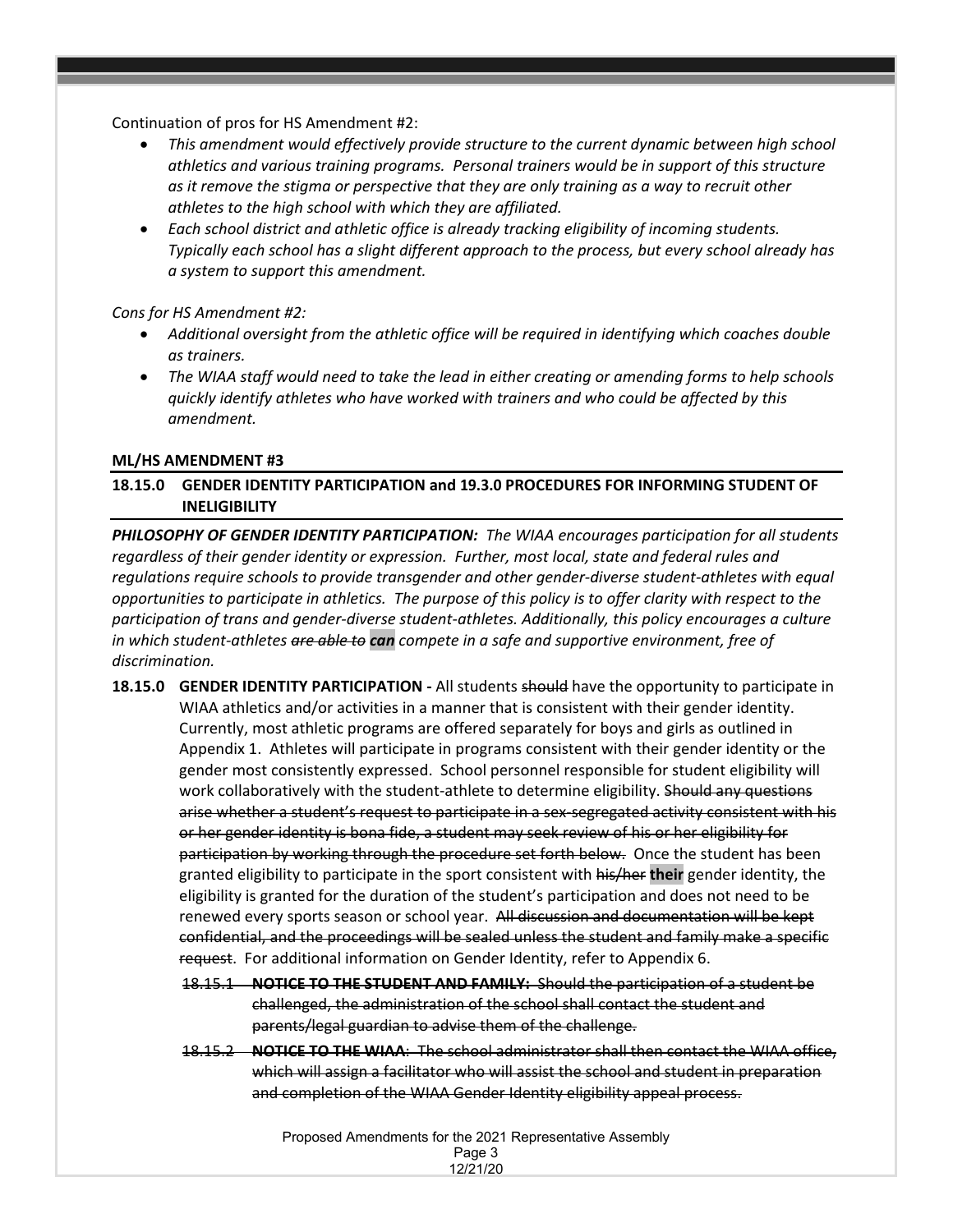#### Continuation of ML/HS Amendment #3:

- 18.15.3 **FIRST LEVEL OF APPEAL:** The student will be scheduled for an appeal hearing before an eligibility committee specifically established to hear gender identity appeals. The WIAA shall schedule a hearing as expeditiously as possible, but in no case later than five (5) school business days of that member school prior to the first full interscholastic contest that is the subject of the petition, or within a reasonable time thereafter in cases of emergency, including, but not limited to, any unforeseeable late student enrollment. The Gender Identity Eligibility Committee will be comprised of a minimum of three of the following persons one of whom must be from the physician or mental health profession category:
	- Physician with experience in gender identity health care and the World Professional Association for Transgender Health (WPATH) Standards of Care.
	- B. Psychiatrist, psychologist or licensed mental health professional familiar with the World Professional Association for Transgender Health (WPATH) Standards of Care.
	- School administrator from a non-appealing school
	- D. WIAA staff member
	- E. Advocate familiar with Gender Identity and Expression issues
- 18.15.4 **DOCUMENTATION:** The appealing student should provide the Eligibility Committee with the following documentation and information:
	- A. Current transcript and school registration information
	- Bocumentation of student's consistent gender identification (e.g., affirmed written statements from student and/or parent/guardian and/or health care provider)
	- Any other pertinent documentation or information
- 18.15.5 **SECOND LEVEL OF APPEAL**: An aggrieved student wishing to appeal the Gender Identity Eligibility Committee decision shall file notice of appeal with the Executive Director of the WIAA on or before the tenth (10<sup>th</sup>) school business day following the date of receipt of the written decision of the Gender Identity Eligibility Committee denying the petition. An appeal to the WIAA Executive Director shall require the Executive Director to schedule a hearing to commence on or before the tenth (10th) school business day following the date of receipt of the written notice of appeal. Written notice of the time and place of the hearing shall be delivered to the petitioned appellant in person or by certified mail, with return receipt requested, no later than five (5) school business days of that member school prior to the date of the hearing.

When there is confirmation of a student's consistent gender identity, the eligibility committee/WIAA Executive Director will affirm the student's eligibility to participate in WIAA activities consistent with the student's gender identification. The WIAA will facilitate the provision of resources and training for a **staff is willing to collaborate with any** member school seeking assistance regarding gender identity.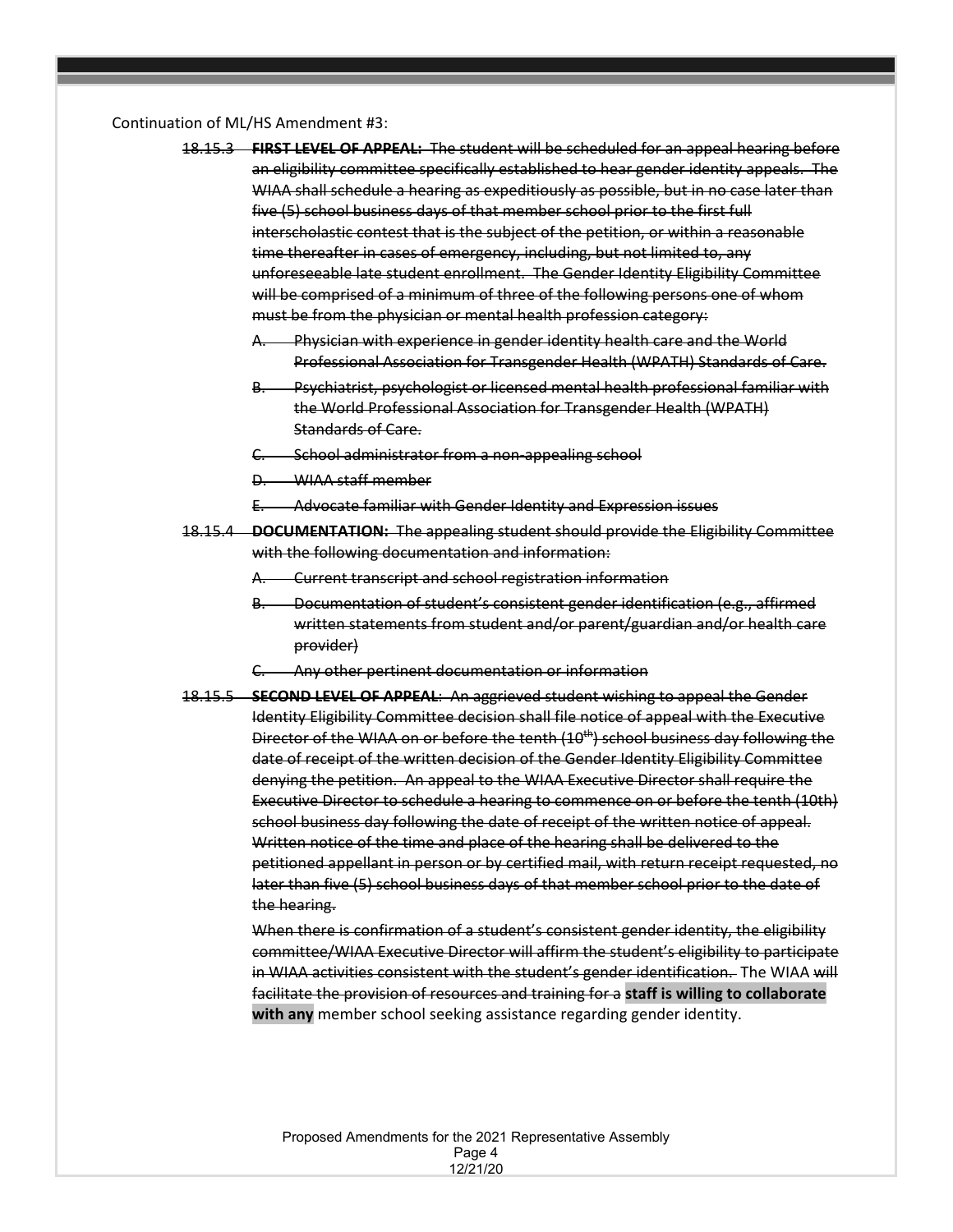Continuation of ML/HS Amendment #3:

- **19.3.0 PROCEDURES FOR INFORMING STUDENT OF INELIGIBILITY** Each school district superintendent or his/her designee(s), having reasonable cause to believe that a student is ineligible to participate in or continue in an interschool activity under the Rules and Regulations of the WIAA, shall provide the student with notice of his/her ineligibility either by certified mail or by delivering said notice in person. The noticeshall:
	- 19.3.1 Specify the reason(s) for the alleged ineligibility and the rule being violated.
	- 19.3.2 Advise the student of his/her opportunity to request a hearing in order to contest the reason(s) for the alleged ineligibility.
	- 19.3.3 State that a written petition for a hearing can be served upon the WIAA District Eligibility Committee, or its designee, on or before the expiration of the third school business day after receipt of the Notice of Opportunity for a hearing.
		- **A. Should a student be declared ineligible on the basis of gender identity, the school administrator shall then contact the WIAA office.**
		- **B. Once contacted, the WIAA office will assign a facilitator who will assist the school and student in preparation and completion of the paperwork associated with the eligibility appeal process.**
	- **19.6.0 DISTRICT LEVEL ELIGIBILITY COMMITTEE** The governing board in each WIAA Representative District shall appoint a committee composed of a chairperson and at least two (2) additional committee members. No member of the Eligibility Committee shall hear and decide a case concerning a student who attends or attended a school with which that member is employed or otherwise directly associated. In such case, that member shall be disqualified and the majority

of the remaining members of the Eligibility Committee shall meet and appoint any additional person or persons necessary to fill such vacancy.

- 19.6.1 Each member of the committee must be trained and certified on an annual basis by the WIAA officestaff.
- 19.6.2 The Eligibility Committee shall be authorized to hear and decide cases involving the eligibility of students to participate in interschool activities pursuant to the eligibility standards established by the WIAA.
	- **A. Should a student be declared ineligible on the basis of gender identity, the WIAA will facilitate an Eligibility Committee comprised of a minimum of three of the following persons one of whom must be from the physician or mental health profession category:**
		- **i. Physician with experience in gender identity health care and the World Professional Association for Transgender Health (WPATH) Standards of Care.**
		- **ii. Psychiatrist, psychologist or licensed mental health professional familiar with the World Professional Association for Transgender Health (WPATH) Standards of Care.**
		- **iii. School administrator from a non-appealing school**

Proposed Amendments for the 2021 Representative Assembly Page 5 12/21/20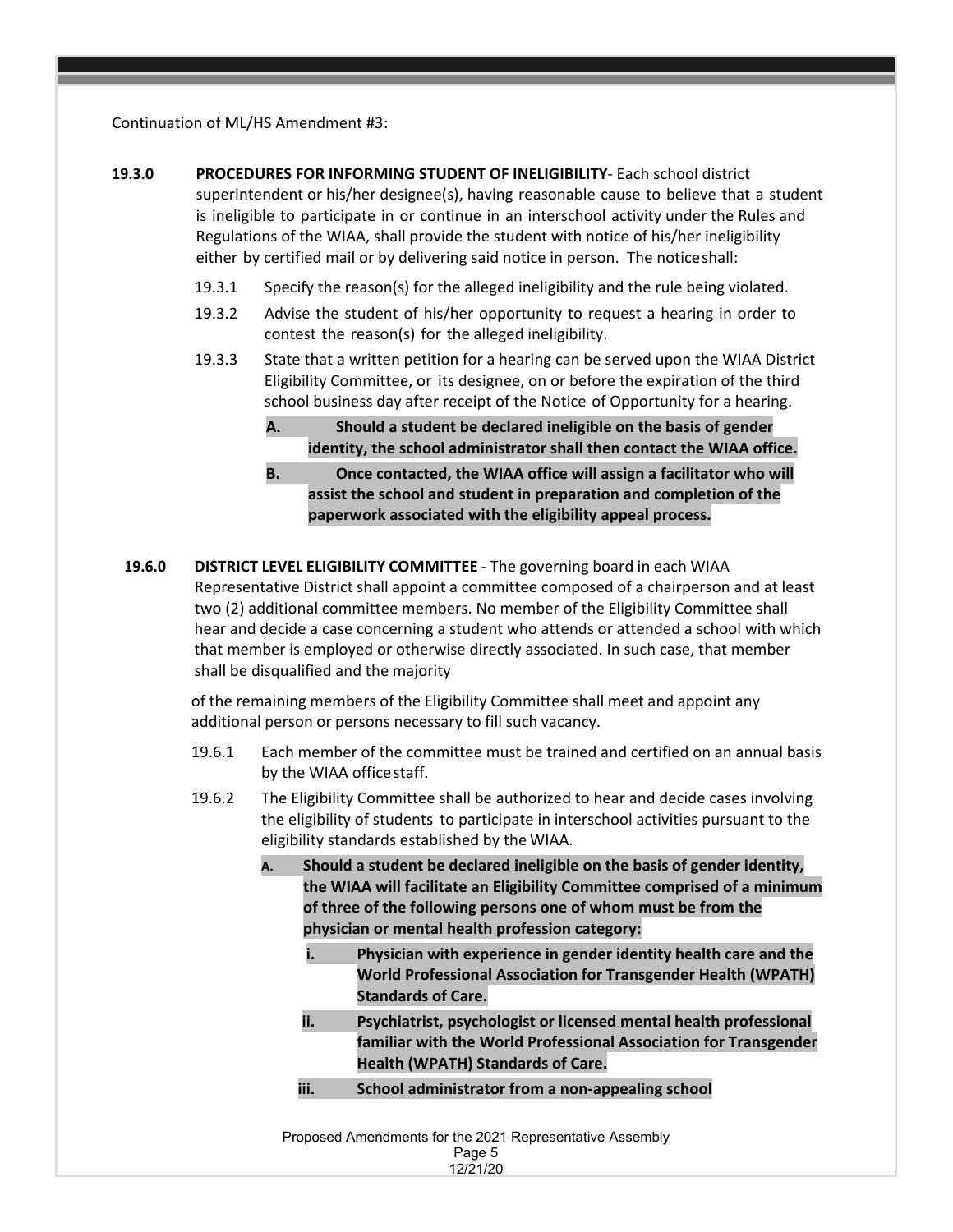Continuation of ML/HS Amendment #3:

**iv. WIAA staff member v. Advocate familiar with Gender Identity and Expression issues**

Submitted by the WIAA Executive Board.

*Rationale for ML/HS Amendment #3:* 

- *1. The policies related to Gender Identity have not been updated since written over ten (10) years ago and no longer reflect current law, language and attitudes as it relates to student participation.*
- *2. This update to the appeal language is part 2 of the process to update the language in the handbook. Part 1 was completed during the 2019-20 school year through editorial changes to the rule.*
- *3. The current appeal process allows a member school to question an individual student's eligibility that has already been approved by the student's school requiring that student to go before an appeal committee. This is inconsistent with how eligibility is handled.*

*Pros for ML/HS Amendment #3:* 

- *Once a student has been declared eligible by a school official, appeals of eligibility should be with the school, as a rule violation, rather than with the individual student.*
- *This new language is consistent with how student eligibility is handled.*
- *This revised process* 
	- *1) Reduces barriers to participation and increasing inclusive and respective environment.*
	- *2) Reduces the potential for litigation due to discrimination.*
	- *3) Supports mental health / suicide prevention for gender diverse students that wish to participate in WIAA Activities.*
	- *4) Supports students and families navigating gender diversity.*
	- *5) Aligns to the core values of the WIAA.*

## **ML/HS AMENDMENT #4**

## **18.20.0 EIGHTH GRADERS PARTICIPATING AT THE HIGH SCHOOL LEVEL,** page 33

## **18.20.0 EIGHTH (8th) GRADERS PARTICIPATION WITH THE HIGH SCHOOL TEAM**

- 18.20.1 High schools with an enrollment equal to or less than one-half of the enrollment in the largest 2B school may allow eighth (8th) graders from a WIAA or **non-**WIAA member feeder middle school/junior high to participate in any high school program for that classification cycle. NOTE: 165 will be the enrollment cut-off for the 2020-2024 classification cycle.
- 18.20.2 With league approval, any 2B school with an enrollment of 166 or greater may allow eighth (8th) grade students from a WIAA or **non-**WIAA member feeder middle school/junior high to participate in the high school program with the intent to maintain a varsity and a junior varsity program in baseball, basketball, soccer, softball, or volleyball. Eighth graders cannot be brought up to establish a C squad.

NOTE: If a 2B school is not a member of a league, WIAA District approval is required.

Proposed Amendments for the 2021 Representative Assembly Page 6

12/21/20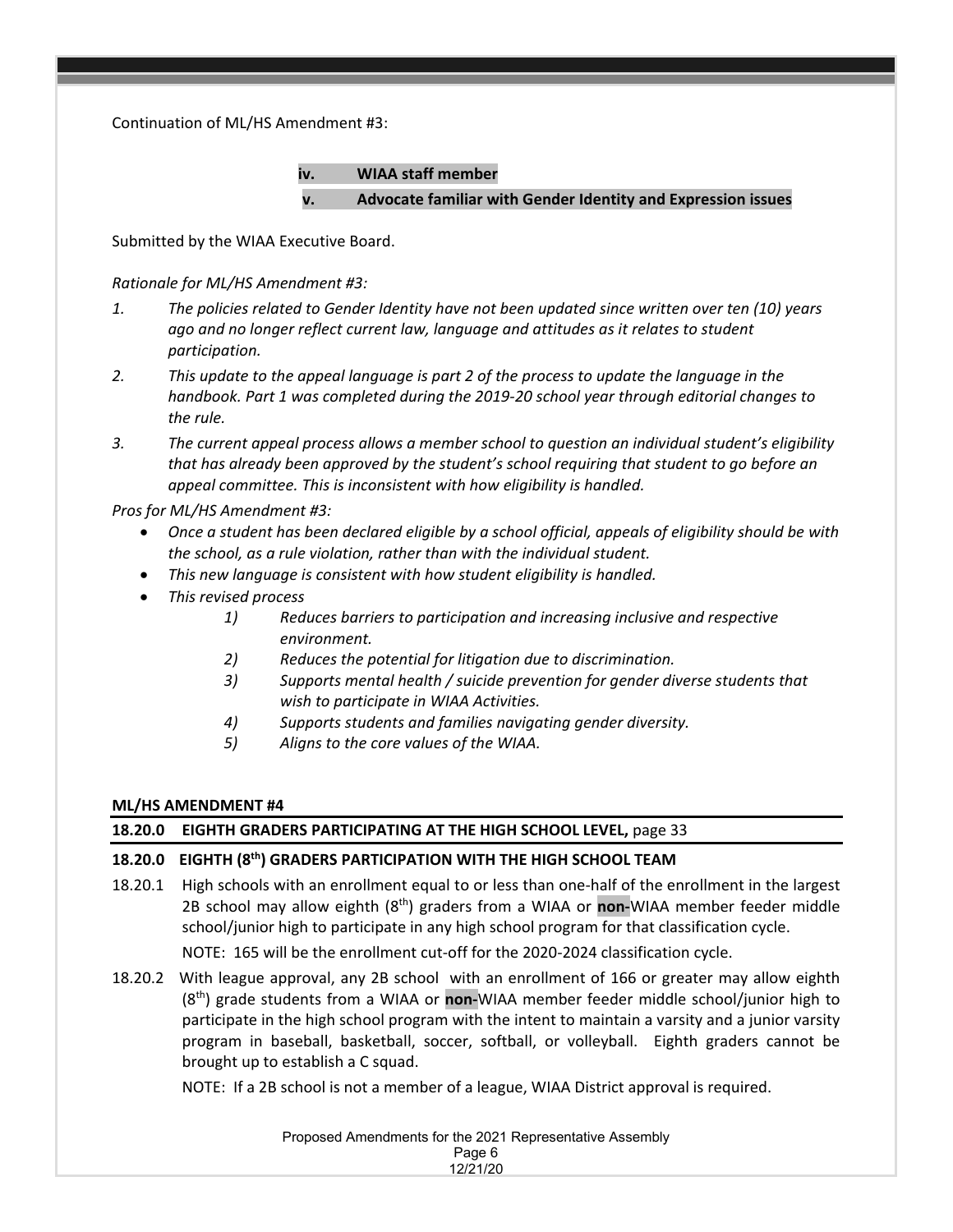Continuation of ML/HS Amendment #4:

18.20.3 With league approval, any 2B school with an enrollment of 166 or greater may allow eighth (8th) grade students from a WIAA or **non-**WIAA member feeder middle school/junior high to participate in any high school program except football if that sport is not offered at the middle level/junior high.

NOTE: If a 2B school is not a member of league, WIAA District approval is required.

18.20.4 With league approval, any 2B school with an enrollment of 166 or greater may allow eighth (8th) grade students from a WIAA or **non-**WIAA member feeder middle school/junior high to participate at the high school level if at any time during the season the number of participants on the high school team is at or below these specified numbers.

NOTE: If a 2B school is not a member of a league, WIAA District approval is required.

Baseball: 25 Basketball: 16 Soccer: 25 Softball: 25 Volleyball: 17

Submitted by Cedar Park Christian (Lynnwood), Fellowship Christian, Lummi School, Providence Classical Christian School, and Shoreline Christian.

## *Rationale for ML/HS Amendment #:*

- *1. This amendment insures fair play throughout. Currently, small member high schools whose feeder school is not a member of the Association are unable to utilize eighth grade participants in order to salvage high school programs. This change provides equity in opportunity for small high schools, both public and private, that currently are unable to utilize eighth graders.*
- *2. Eighth grade participants are often required to field varsity and subvarsity teams at the high school level. Removing the requirement to be from a member middle school provides small public and private schools the opportunity to salvage athletic programs regardless of the middle school's status with the WIAA.*
- *3. This amendment would also give small high schools the ability to field more teams, increasing the opportunities for student-athletes to participate in athletic competition and represent their school on the field of play.*
- *4. As long as the eighth graders are from a feeder school (which prevents unfair recruiting), eighth graders can play up regardless of their middle school's WIAA status.*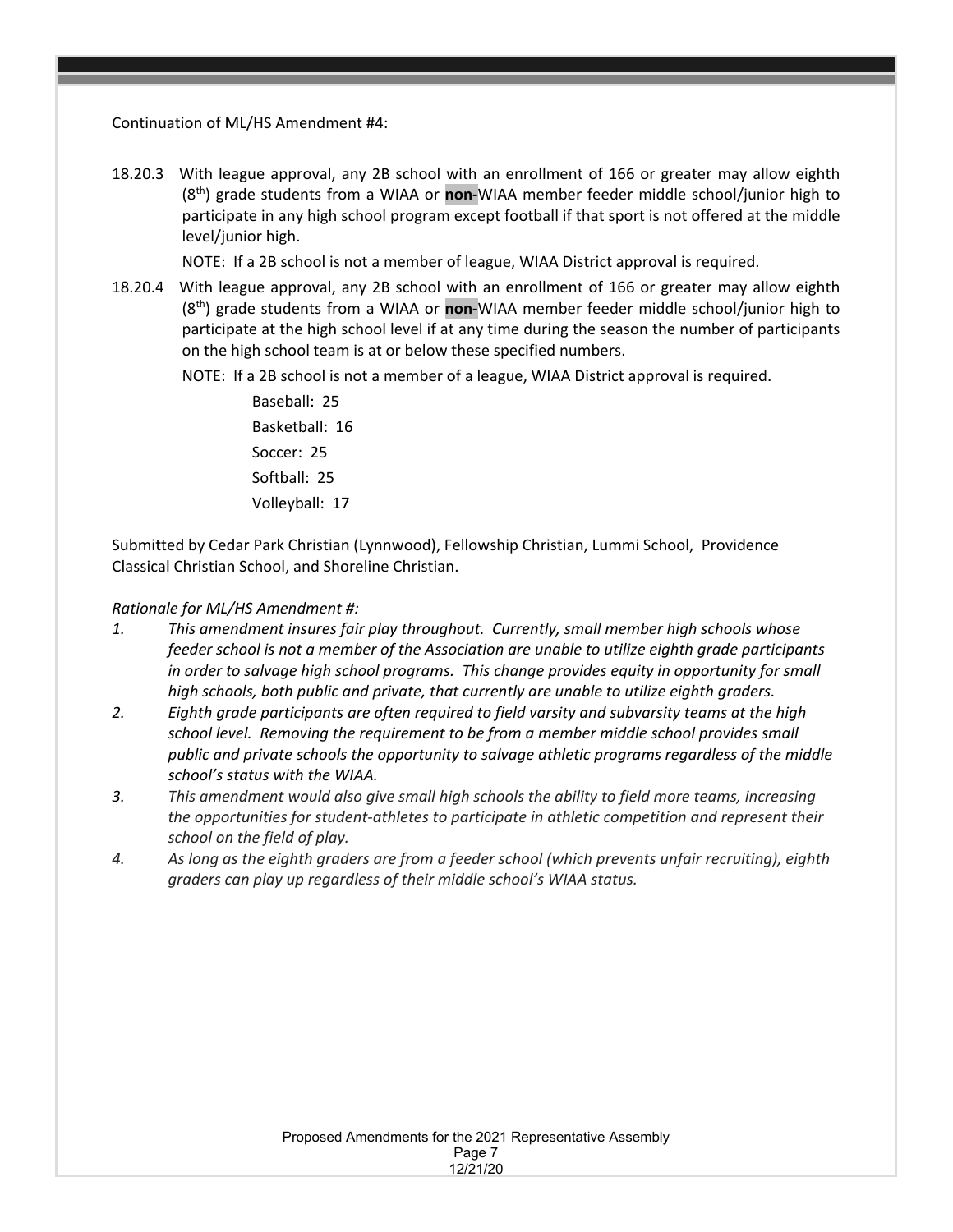## **ML/HS AMENDMENT #5 If both amendments #4 and #5 pass, 1A schools would be allowed to utilize eighth graders from non-WIAA member schools.**

## **18.20.0 EIGHTH GRADERS PARTICIPATING AT THE HIGH SCHOOL LEVEL,** page 33

## **18.20.0 EIGHTH (8th) GRADERS PARTICIPATION WITH THE HIGH SCHOOL TEAM**

18.20.1 High schools with an enrollment equal to or less than one-half of the enrollment in the largest 2B school may allow eighth  $(8<sup>th</sup>)$  graders from a WIAA member feeder middle school/junior high to participate in any high school program for that classification cycle.

NOTE: 104 will be the enrollment cut-off for the 2016-2020 classification cycle.

- 18.20.2 With league approval, any 2B **or 1A** school may allow eighth (8th) grade students from a WIAA member feeder middle school/junior high to participate in the high school program with the intent to maintain a varsity and a junior varsity program in baseball, basketball, soccer, softball, or volleyball. Eighth graders cannot be brought up to establish a C squad if one of the following circumstances exist.
- 18.20.3 With league approval, any 2B **or 1A** school may allow eighth (8th) grade students from a WIAA member feeder middle school/junior high to participate in any high school program except football if that sport is not offered at the middle level/junior high.
- 18.20.4 With league approval, any 2B **or 1A** school may allow eighth (8th) grade students to participate at the high school level if at any time during the season the number of participants on the high school team is at or below these specified numbers.

Baseball: 25 Basketball: 16 Soccer: 25 Softball: 25

Volleyball: 17

Submitted by the Omak High School, Cascade High School (Leavenworth), Cashmere High School, Chelan High School, and Quincy High School.

## *Pros for ML/HS Amendment #5:*

- *1. It would allow 1A schools to increase participation and salvage athletic programs so sport seasons are not cancelled, or game forfeited.*
- *2. The amendment mirrors the existing 2B language which has already been adopted in the WIAA handbook.*
- *3. It would help 1A schools which offer many spring sports to establish a junior varsity program.*
- *4. The amendment would facilitate scheduling for other schools to help ensure that there are not cancelled games or seasons because of a lack of numbers.*
- *5. This amendment narrowly failed last year (ML/HS amendments need 32 votes to approve to pass; the final vote was 28-23-2). Based upon a request to provide more information to the membership, the WIAA Executive Board approved an experiment to allow 1A schools to utilize eighth graders during the regular season during 2020-21 school year (those teams would not be eligible for postseason play). We are hopeful this proposal will pass this year.*

Proposed Amendments for the 2021 Representative Assembly Page 8 12/21/20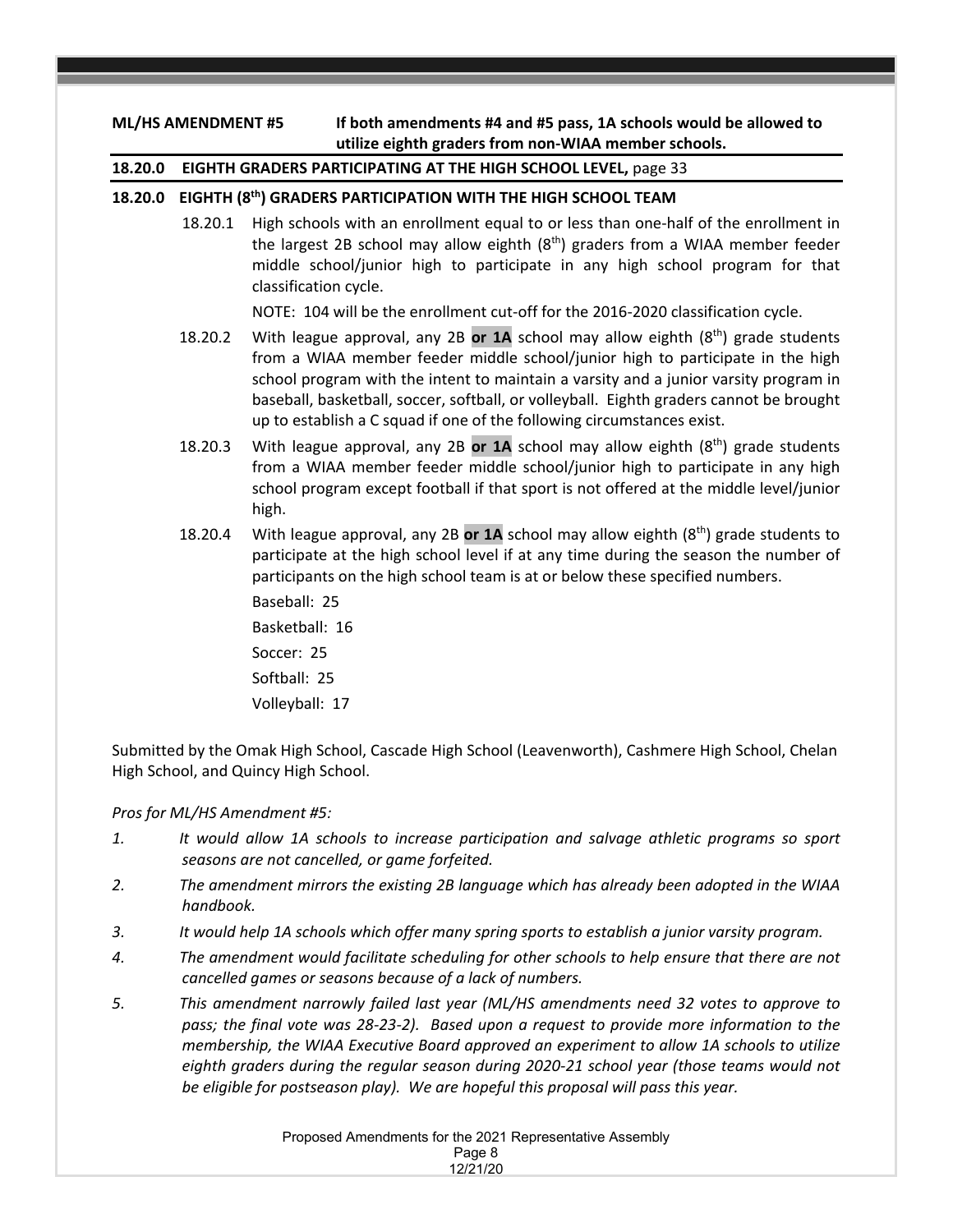*Cons for ML/HS Amendment #5:*

*1. There would be possible additional costs to the school district for referee fees, transportation costs, and coaching salaries by having increased participation.*

### **ML/HS AMENDMENT #6**

### **18.23.1 NON-SCHOOL PARTICIPATION,** page 38

18.23.1 Schools may not give students special treatment or privileges on a regular basis to enable them to participate in non-school athletic activities. Some examples of special treatment or privileges include reduced practice times, special workouts, late arrivals, early dismissals or missing a practice or contest. Regular is defined as being no more than once **a week.**

Submitted by the Curtis High School, Bellarmine Prep, Bethel High School, Puyallup High School, and Sumner High School.

### *Pros for ML/HS Amendment #6:*

- *1. This change will allow for* 
	- *a) more student-athletes to continue their involvement with education based athletics;*
	- *b) more flexibility for student-athletes whose non-school schedule conflicts with the high school schedule;*
	- *c) a portion of student-athletes who elected to participate only in non-school programs to come back to high school sports;*
	- *d) student-athletes to stay connected with their school community;*
	- *e) student-athletes to have the opportunity to experience both non-school programs and the school aspect of athletics.*
- *2. School coaches will* 
	- *a) have more interaction with a greater number of student-athletes when those studentathletes choose to continue their involvement with education based athletics.*
	- *b) will still maintain control of the practice expectations for their team.*

*Cons for ML/HS Amendment #6:*

- *1. There may be a decreased commitment of a select few student-athletes.*
- *2. Coaches may feel that they need to compromise their standards.*

### **ML/HS AMENDMENT #7**

### **20.0.0 COACHES EDUCATION**

20.4.7 Before the beginning of the third year of coaching, a member school coach (paid or volunteer) must complete a school district approved Coaching Principles training that requires a minimum of five (5) hours of instruction, or complete the NFHS Coaches Fundamentals Course, or attend all sessions of the WIAA Coaches School, or other Coaches School as approved by the WIAA or the local school district. After initial completion, coaches will be required to repeat this training every three (3) years. The training may must include but is not limited to: **a minimum of one (1) hour in each of the following categories:**

> Proposed Amendments for the 2021 Representative Assembly Page 9 12/21/20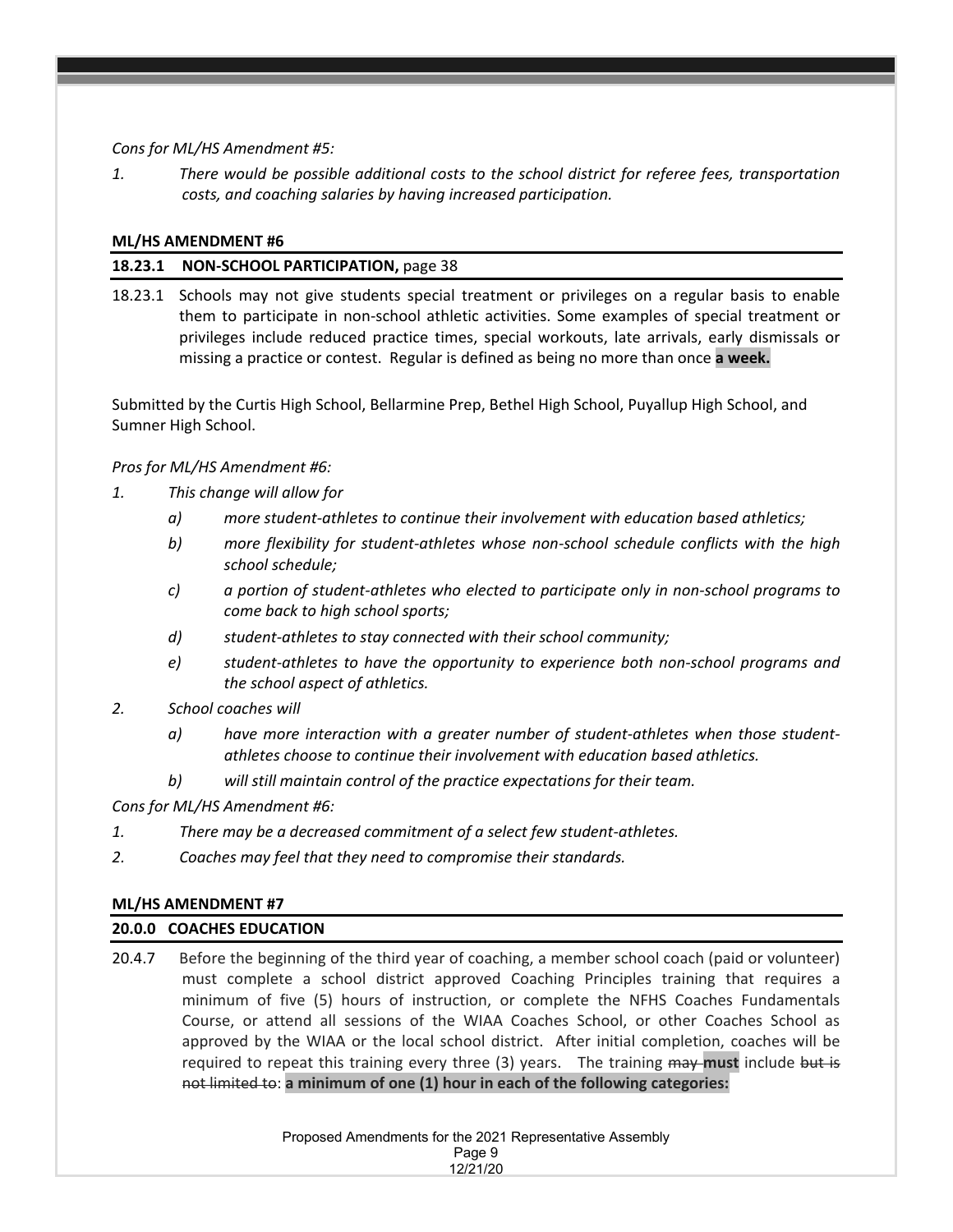#### Continuation of ML/HS Amendment #7:

A. Medical aspects of coaching - Health and Welfare

Care and Prevention of student injury

- Athletic Training/Sports Medicine
- Chemical and Substance Abuse
- Injury Rehabilitation
- Nutrition
- Kinesiology
- Exercise Physiology
- B. Legal Aspects of Coaching Litigation, Liability
	- School Physical Education, Sports, or Athletic Law
	- Annual review of rule changes and application of rules
	- School Board Policies, WIAA Rules, School Law

## **Bullying, Hazing, Harassment**

C. Psycho/Social Foundations

Sociology and Psychology of Sports (adolescent psychology, sports sociology and psychology, motivation, dealing with substance abuse.)

- Philosophy of Interscholastic Activities Programs
- Coaching Techniques
- Instructional methods in physical education/activities
- Instructional methods in physical education for handicapped
- Instructional methods in interscholastic sports
- Philosophy/Sports Management/Pedagogy

## **Social, Emotional Learning strategies and procedures**

- **Restorative Practices**
- **Mental Health**
- **Suicide Prevention**
- **D. Diversity, Equity and Inclusion**
	- **Anti-Racism**
	- **Discrimination in Sport / Examining implicit bias**
	- **Gender equity**
	- **LGBTQ and Gender Identity**
	- **Recognizing and eliminating barriers to participation**
	- **Supporting students from diverse backgrounds**
	- **Supporting students impacted by income disparities**
	- **Unified Sports / Including students with disabilities**

Submitted by the WIAA Executive Board.

Proposed Amendments for the 2021 Representative Assembly Page 10 12/21/20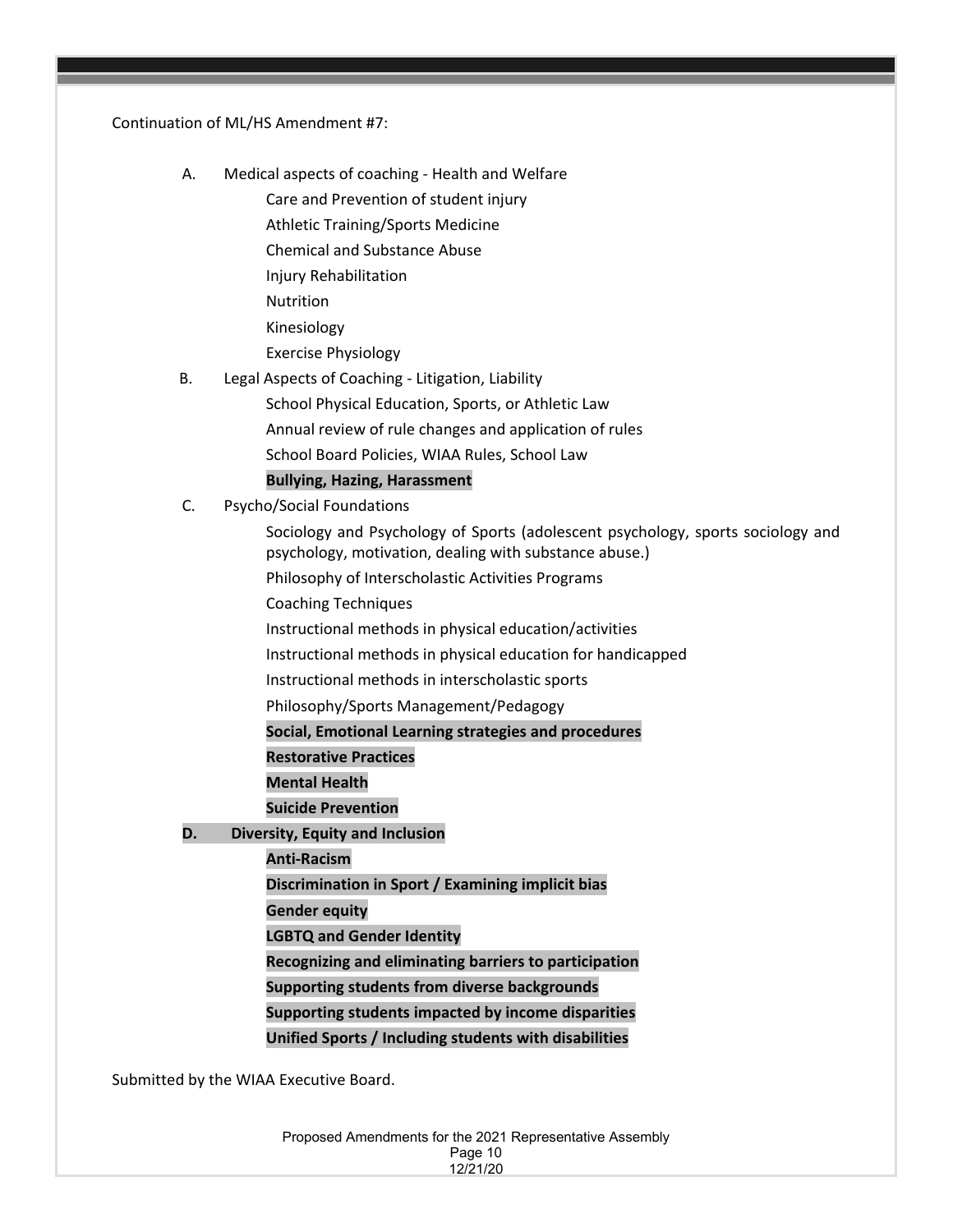*Rationale for ML/HS Amendment #7:* 

*1. The categories vital in coaching student-athletes has expanded to include the items added.*

*Pros for ML/HS Amendment #7:* 

- *Requiring training in each of the categories ensures coaches are exposed to vital training.*
- *Emphasizing Diversity, Equity and Inclusion is vital in supporting all students in Washington.*
- *The addition of Social, Emotional Strategies as well as Mental Health and Suicide prevention is vital in supporting our students.*

*Cons for ML/HS Amendment #7:* 

• *Although there are several free courses available for all aspects of this vital training, schools might need to invest additional funding for the training.*

## **HS AMENDMENT #8**

| 30.3.0 SENIOR HIGH BASKETBALL, page 63 |             |      |           |               |         |  |  |  |  |  |
|----------------------------------------|-------------|------|-----------|---------------|---------|--|--|--|--|--|
| 2021-22                                | November 15 | TBD. | January 3 | 20 + Jamboree | March 5 |  |  |  |  |  |

- **30.3.0 SQUAD AND CONTEST LIMITATIONS** Each squad (varsity or subvarsity) may schedule in up to 20 contests and a jamboree.
	- **30.3.1 One (1) of those contests may be a tournament hosted in Washington or any other NFHS state/province. The tournament will count as one (1) contest provided no more than four (4) tournament contests are played.**
	- 30.3.2 A WIAA foundation contest could be played annually and would not count toward the season limit.
	- 30.3.3 A 21<sup>st</sup> contest against an international touring team is allowed once every three (3) years according to the criteria outlined in International Sanction Procedures and would not count toward the season limit.

Submitted by Camas High School, Evergreen High School (Vancouver), Heritage High School, Kelso High School, Mossyrock High School, Mountain View High School, Onalaska High School, Skyview High School, Toledo High School, Toutle Lake High School and Union High School.

## Rationale for HS Amendment #8

This proposed change would allow teams to play an additional three (3) contests during the season only if the team plays in a tournament.

*Pros for HS Amendment #8:* 

- *With many leagues expanding and including more schools, some of which may be in a different classification, the opportunity for non-league games has decreased over the past several years.*
- *Since the establishment of the present state tournament format, the winter sport season has been reduced by one (1) week for 2B, 1A and 4A schools and two (2) weeks for 2A and 3A schools, decreasing the opportunities to schedule non-league contests without negatively impacting league schedules.*
- *The proposed change would allow teams to play in multiple game tournaments without negatively impacting league schedules (such as playing back-to-back nights, Monday games, etc.)*

Proposed Amendments for the 2021 Representative Assembly Page 11 12/21/20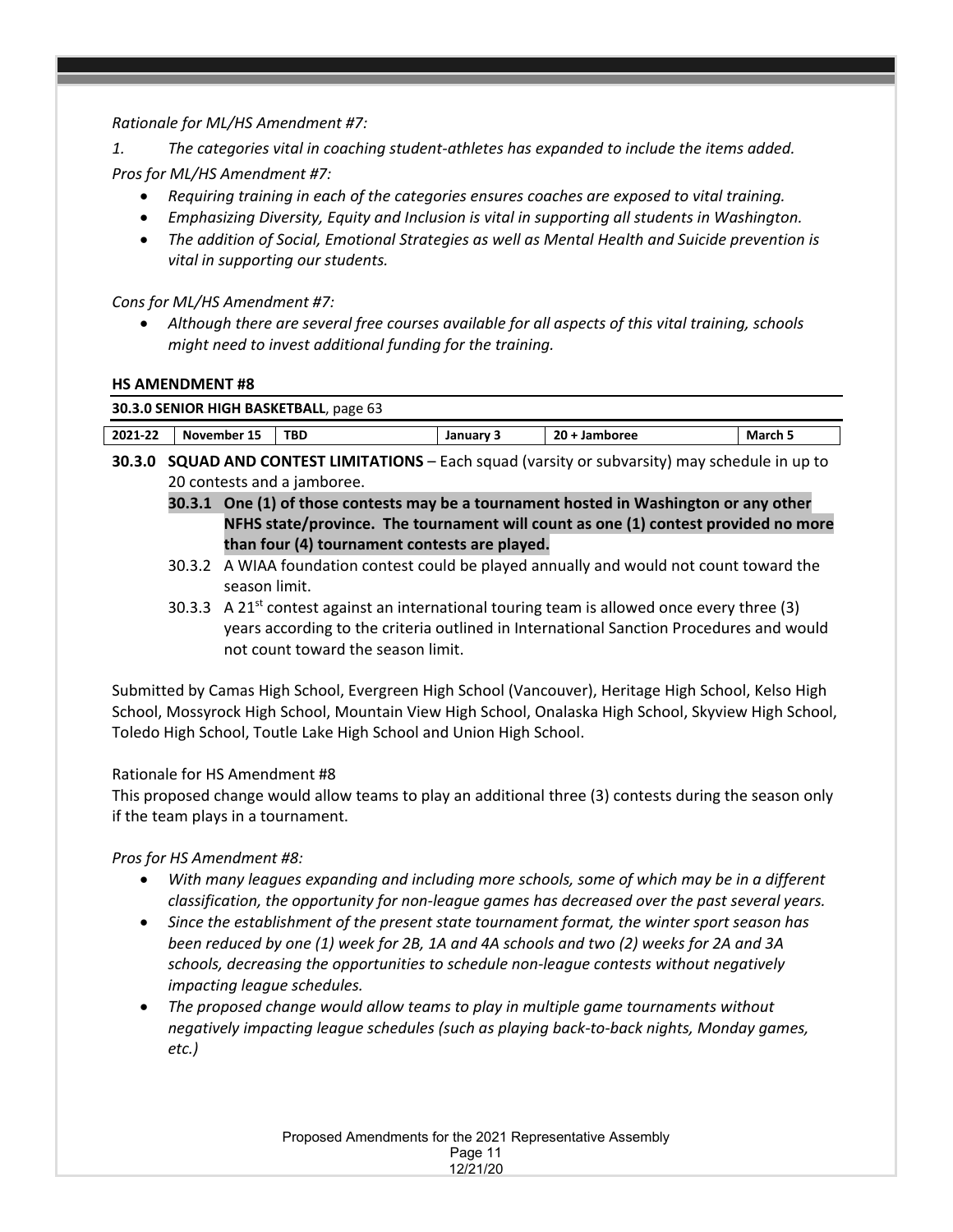Continuation of pros for HS Amendment #8:

- *The proposed change would allow member schools and WIAA districts to host multiple game tournaments as potential revenue generators. The additional games could help to generate revenue to recover from losses during the pandemic.*
- *Other WIAA sports are provided the opportunity for multiple game tournaments to count in a lesser amount. Bowling and golf are allowed one (1) tournament, volleyball is allowed two (2), and tennis is allowed three (3). Wrestling recently received an increase for individual matches for athletes and track has a method of extending contests for teams.*
- *With most tournaments being held on weekends and over the winter holiday break, loss of school/academic time would not be an issue.*
- *Tournaments provide student-athletes the opportunity to experience diverse cultures and regions.*
- *Tournaments would also allow teams the opportunity to improve their RPI by scheduling teams from other areas on weekends rather than week nights. These additional contests would allow for members of the Basketball Seeding Committees to have more opportunities and convenience for eyes on evaluation for seeding purposes.*

*Cons for HS Amendment #8:* 

- *While the additional contests could potentially generate revenue for the school, expenses would also increase.*
- *Availability of officials may be an issue if all schools and teams schedule additional contests.*

### **HS AMENDMENT #9**

### **35.1.1 SENIOR HIGH SUMMER FOOTBALL, 35.2.0 PRACTICE and 35.3.2**, page 66

| 35.1.1  | <b>SENIOR HIGH SUMMER FOOTBALL</b> |                                                                                                              |         |                   |  |  |  |
|---------|------------------------------------|--------------------------------------------------------------------------------------------------------------|---------|-------------------|--|--|--|
| Year    | <b>First Practice</b>              | <b>Summer Coaching Limit</b><br><b>Minimum Practice Days Per Individual</b><br>End <del>Season </del> Summer |         |                   |  |  |  |
|         |                                    | <b>Before Contact</b>                                                                                        |         | <b>Activities</b> |  |  |  |
| 2020-21 | June 13                            |                                                                                                              | 20 days | July 31           |  |  |  |
| 2021-22 | May 29                             |                                                                                                              | 20 days | July 31           |  |  |  |

**35.2.0 PRACTICE –** A total of 20 days of summer coaching are allowed, regardless of the number of coaches and/or players involved in any given practice.

- 35.3.2 A maximum of ten (10) practices with full pads and full contact practices are allowed **regardless of the number of coaches and/or players involved in any given practice**.
	- A. Contact may be allowed only during one (1) of the two-a-day workouts.

Effective date of implementation: The first day following the conclusion of the 2021 spring season.

Submitted by Bellevue High School, Interlake High School, Newport High School, Sammamish High School, and Woodinville High School.

### *Rationale for HS Amendment #9:*

*This amendment would eliminate the maximum of 20 practice days for summer football.*

Proposed Amendments for the 2021 Representative Assembly Page 12 12/21/20